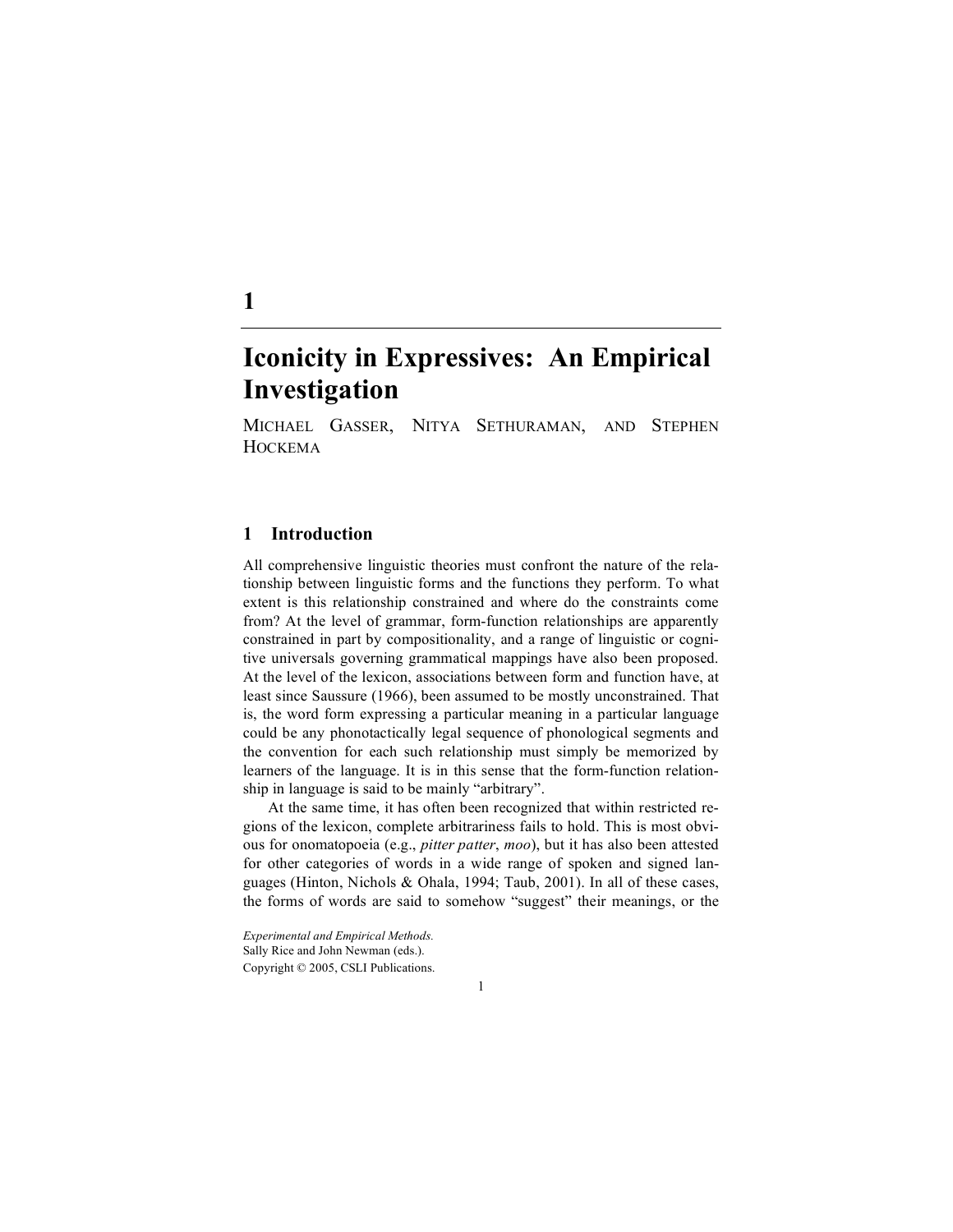#### 2 / MICHAEL GASSER, NITYA SETHURAMAN, AND STEPHEN HOCKEMA

meanings are said to somehow "motivate" the word forms. The general term used for these phenomena is *iconicity*. Despite increased interest in iconicity in recent years, two fundamental questions remain unanswered:

- 1. What empirical means do we have for identifying a particular word as iconic or arbitrary?
- 2. How is it that the lexicon can be both arbitrary and iconic?

A possible answer to the second question is suggested by a completely different body of research, the study of lexical access and word recognition within psycholinguistics. Here it is recognized that the similarity of a word form to other forms plays a role in the speed at which the word is accessed during comprehension or production (Luce & Pisoni, 1998). Similarly, research on semantic speech errors during production (e.g., Fromkin, 1971) shows that words with similar meanings may interfere with one another. Since phonological similarity and semantic similarity both have an effect on language processing, it is worth considering whether the relationship between the two types of similarity also plays a role and whether communicative considerations could govern the sorts of form-meaning relationships that are favored or disfavored in languages.

In this paper, we provide a preliminary method of measuring the iconicity of words. This method relies on a new, formal definition of iconicity, one that distinguishes between what we call absolute iconicity, based on the direct relationship between form and meaning, and relative iconicity, based on the relationship between distance between forms and distance between meanings. We also propose an account of how arbitrariness and iconicity might be favored for different parts of the lexicon. We describe a preliminary study using Japanese and Tamil expressives, a lexical category reportedly characterized by a high degree of iconicity (Childs, 1994).

#### **2 Expressives**

Many languages of the world, especially in Africa, South Asia, Southeast Asia, and the Americas, have a lexical category referred to as *expressives*, also sometimes as *ideophones* or *mimetics* (Childs, 1994). While there are no necessary and sufficient conditions for defining this category crosslinguistically, a number of phonological, morphological, syntactic, semantic, and pragmatic properties characterize the expressive prototype. Expressive forms tend to be made up of a limited set of phonemes and to exhibit reduplication. Syntactically, expressives are often used in combination with a 'light' verb such as *say* or *do*. Expressives tend to denote adverbial meanings, and among the semantic categories often expressed by this category are movements (of the body or of objects); physical states; sounds and noises; speech patterns; sensations, emotions or mental states; personal ap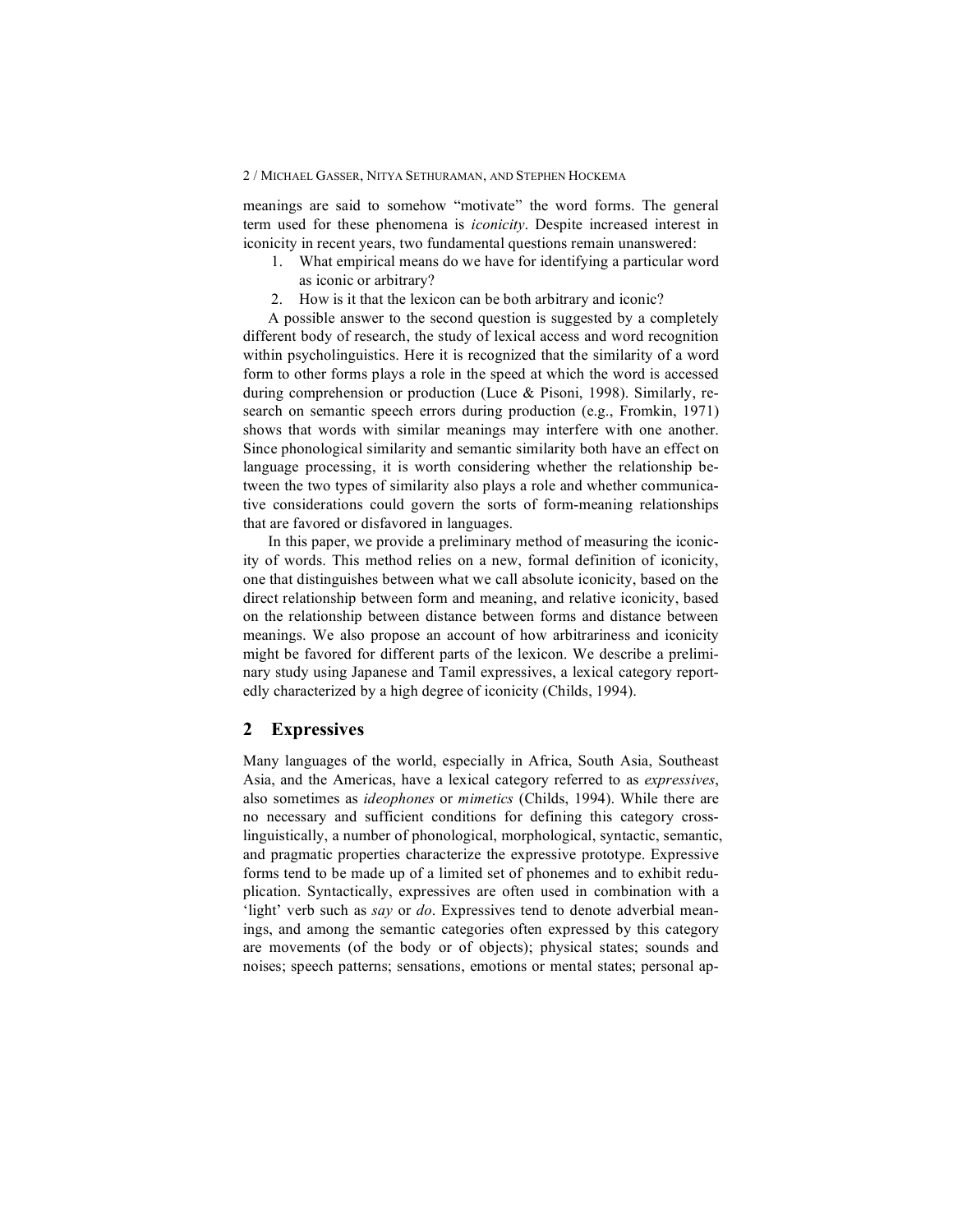pearance; facial expressions; and personality traits. In this paper, we focus on expressives in two unrelated languages, Japanese and Tamil, specifically on the extent to which they exhibit iconicity. Some examples of expressives in these languages are given in Table 1.

*Table 1*: Examples of Japanese and Tamil expressives

| Japanese                           | Tamil                            |
|------------------------------------|----------------------------------|
| <i>kirakira</i> 'glitter, twinkle' | <i>labakk</i> 'suddenly'         |
| <i>giragira</i> 'glare strongly'   | <i>pacakk</i> 'suddenly'         |
| <i>girari</i> 'glare momentarily'  | <i>didikku</i> 'all of a sudden' |

If it is true, as often claimed (e.g., Childs, 1994), that expressives are characterized by iconicity, why would this be? And do languages with expressives have other categories of words that are clearly distinguishable from expressives in terms of their arbitrariness? We return to these questions below. But first we need to be more precise about what we mean by "iconicity". What is it about words such as those in Table 1 that makes them iconic, and how would we demonstrate their iconicity in an objective manner?

## **3 Types of Iconicity**

We consider words to be associations of what we will call **forms** and **meanings**. Both forms and meanings can be thought of as points in multidimensional spaces, though we may not have direct access to what the set of defining dimensions is. Given a meaning, a language user should be able to assign a form to it: this is production. Given a form, a language user should be able to assign a meaning to it: this is comprehension. Figure 1 illustrates these two processes for the simple case of two form and two meaning dimensions.



*Figure 1.* Production and Comprehension. Form space (F) and Meaning space (M) are each defined over only two dimensions. Each small square represents the form or meaning of a word. In production, the speaker begins with a meaning  $(m_1)$  and accesses a form  $(f_1)$ . In comprehension, the addressee begins with a form  $(f_1)$  and accesses a meaning  $(m_1)$ .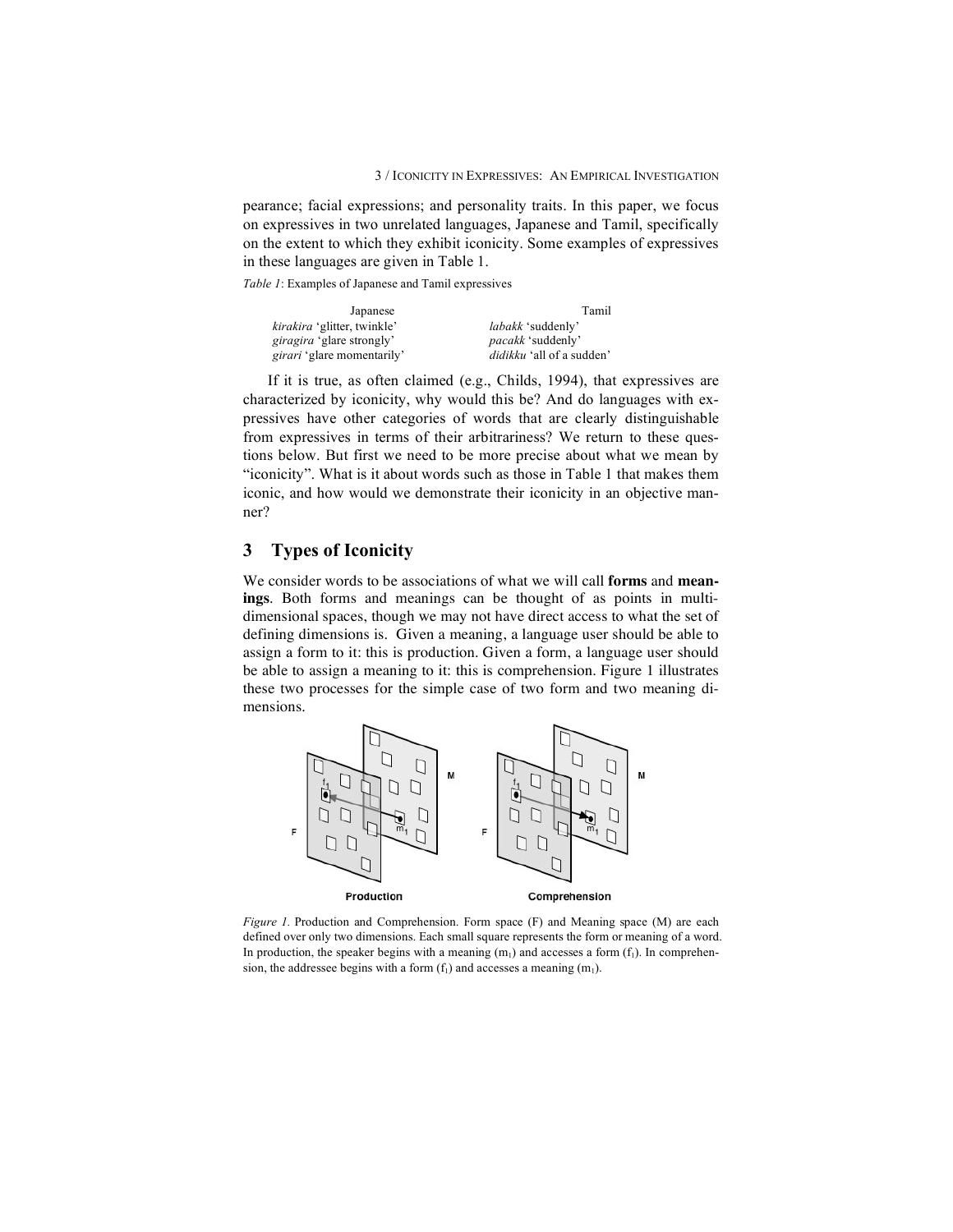We define **absolute iconicity** to be the property of a set of words for which there is a similarity function that relates form and meaning (either in whole or part). In absolute iconicity, there is a correlation between one or more form dimensions and one or more meaning dimensions. The most obvious example is onomatopoeia, for which forms are intended as imitations of sounds in nature. Thus there appears to be a weak correlation between the vowel formants in conventional words for animal sounds (*moo*, *quack*, *cheep*) and the perceived formants in the sounds made by the animals. Sign languages offer many other instances of absolute iconicity, for example, the conventional use of the space in front of the signer for future times and the space behind the signer for past times. Note that the formmeaning function itself can vary from one language to another. Though we know of no such languages, it is at least conceivable that a sign language could assign the future to the space behind the signer and the past to the space in front of the signer. The point is that the assignment applies consistently across all of the words in the iconic set.

We define **relative iconicity** to be the property of a set of words for which there is a correlation between form similarity and meaning similarity. That is, rather than a similarity function relating meaning to form, relative iconicity is based on separate similarity functions relating forms to forms and meanings to meanings. For example, *glow, gleam*, *glint*, and *glimmer* seem to exhibit relative iconicity because their similarity of form (*gl*- in the salient initial position) corresponds to a similarity of meaning ('having to do with light of low intensity') and because there are relatively few other English verbs that begin with *gl-* and do not share this meaning. Note that with relative iconicity there need not be form-meaning similarity – this relationship could be completely arbitrary – as long as similar forms have similar meanings and similar meanings have similar forms. Note also that both kinds of iconicity are properties of groups of words, absolute iconicity because it is defined with respect to a similarity function over a set of formmeaning pairings and relative iconicity because it is defined with respect to the similarity between pairs within a group of words. In particular it makes no sense to say that a particular word is relatively iconic.

We define **arbitrariness** to be the absence of either absolute or relative iconicity. In this paper we will be mainly concerned with arbitrariness in the latter sense. For example, the words in the set *apple*, *pear*, *peach*, *apricot*, *plum*, and *cherry* appear to exhibit arbitrariness in the sense of absence of relative iconicity within the set since there is no obvious relationship between the similarity of forms and the *prima facie* similarity of associated meanings. For example, peaches and apricots are quite similar (relative to other objects or foods), but the forms of the words are as different as any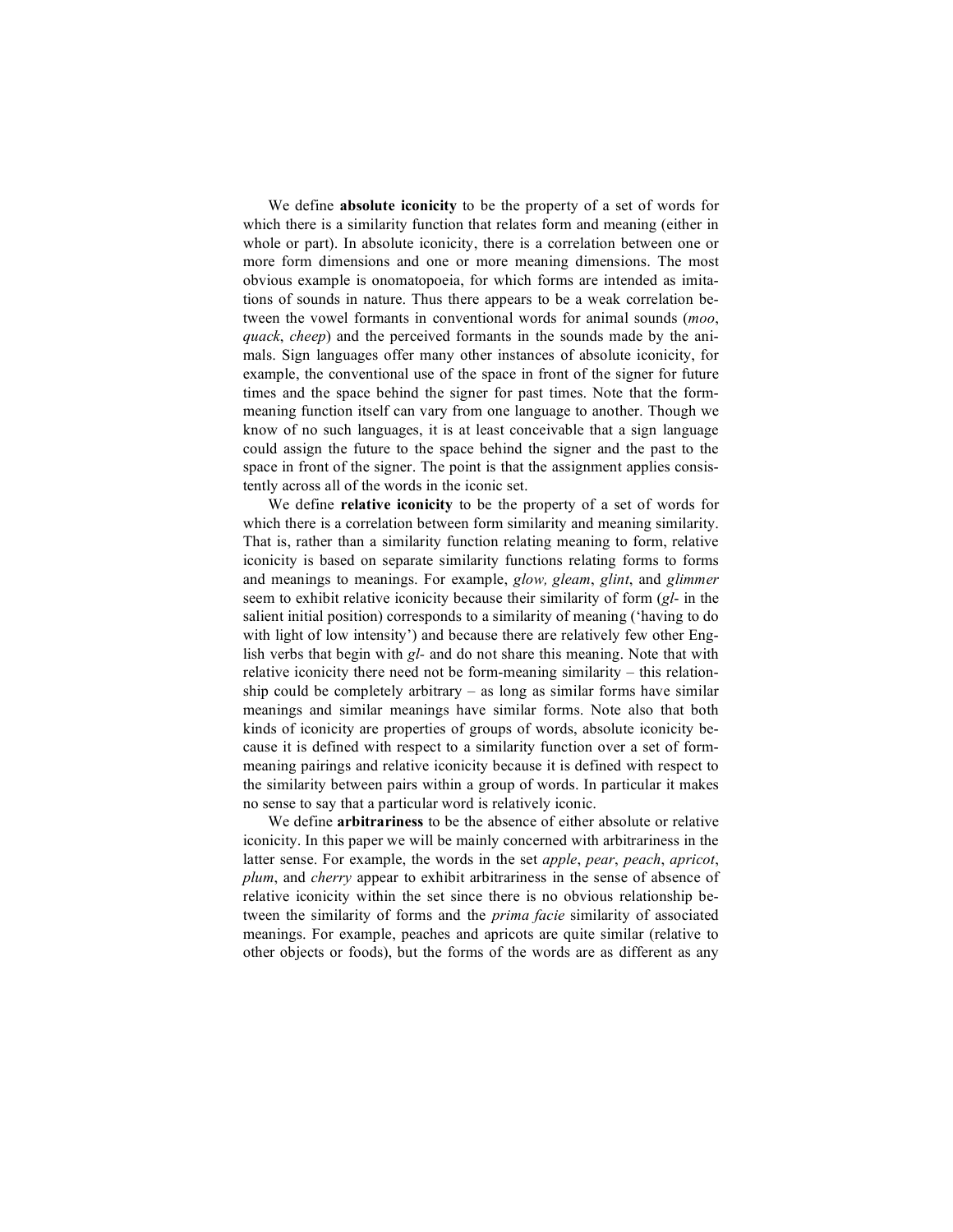two pairs on this list. And the meanings of the only two nouns in the list that begin with vowels (in both cases followed by  $/p/$ ) appear no more similar than any other pair.

A special kind of relative iconicity is what we call **anti-iconicity**, where expressions with similar meanings tend to have *dissimilar* forms. That is, there is a *negative* correlation between form similarity and meaning similarity. One of the goals of this paper is to demonstrate that anti-iconicity actually exists within some limited domains, but we illustrate here with a trivial example. Consider these common nouns for carnivores: *dog*, *wolf*, *fox*, *cat*. If we were to judge the similarities of the meanings of these words, relying either on their zoological classification or on their gross appearance and behavioral patterns<sup>1</sup>, we might find dogs and wolves most similar and foxes more similar to dogs/wolves than they are to cats. But with respect to phonetic form, we find that *cat* and *dog* both consist of stop-vowel-stop sequences, whereas both *wolf* and *fox* consist of consonant-vowel-consonantfricative sequences. That is, it would appear that within this set of words, form similarity correlates negatively with meaning similarity.

One problem with our informal examples of relative iconicity, arbitrariness, and anti-iconicity is that they have relied on our intuitive impressions of form and meaning similarity. For the definitions to be useful, we need explicit means of measuring form similarity and meaning similarity. With no constraints on what counts as similar, one could argue, for example, that in our fruit example, the presence of /p/ in words for fruits in the list that do not grow in clusters is evidence for iconicity within this list. We return to this issue in Section 6 below, offering a formal measure of form similarity and tentative approach to the trickier problem of meaning similarity.

In Figure 2, we abstractly illustrate absolute and relative iconicity and in Figure 3, anti-iconicity and arbitrariness.

 <sup>1</sup> Note that these are not the only possible criteria for comparing the animals. On <sup>a</sup> scale of tameness, for example, the similarities would clearly turn out differently.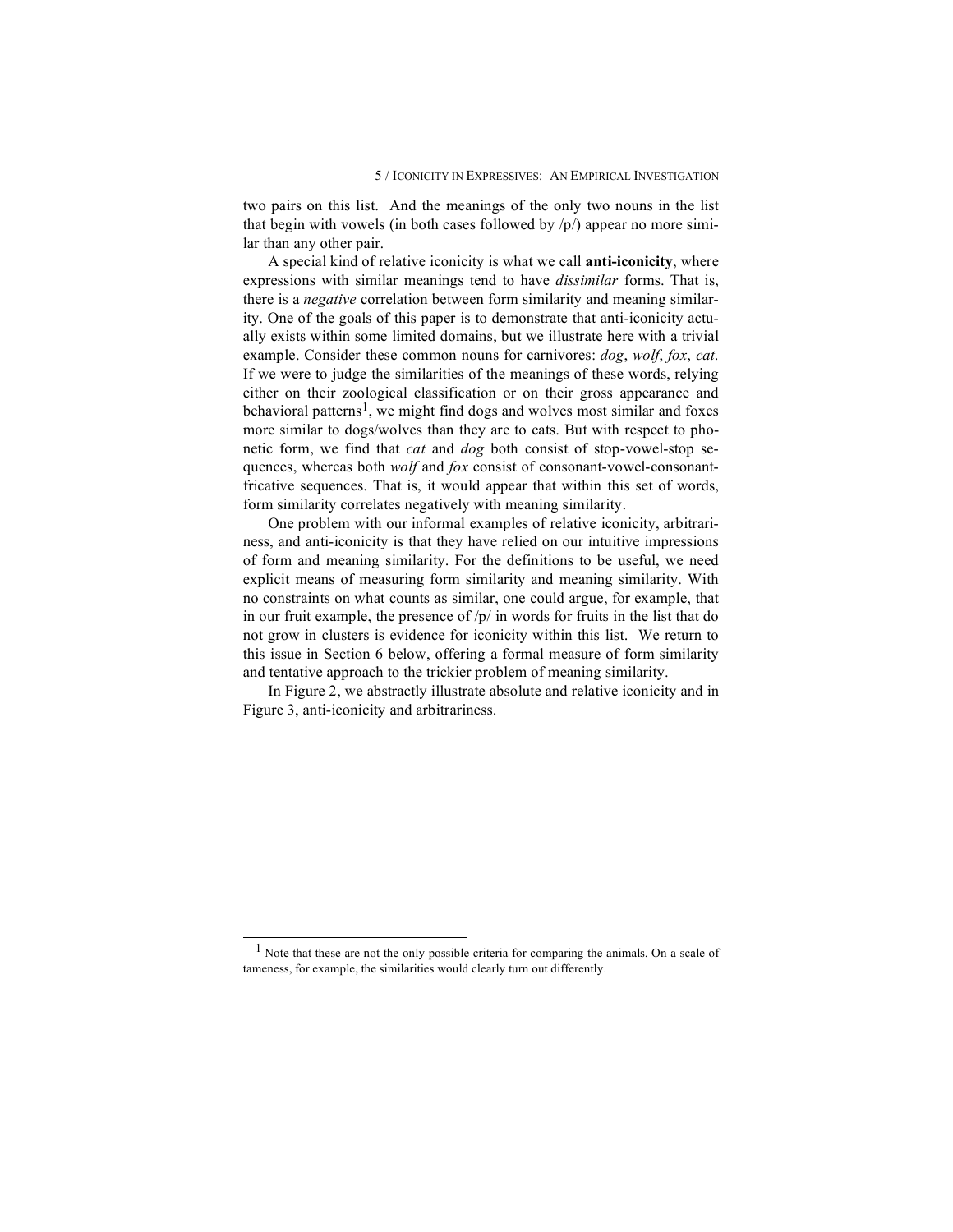

*Figure 2*. Absolute and Relative Iconicity. The arrows indicate associations between the forms and meanings of individual words. For the absolute iconicity example, there is a perfect correlation between both pairs of F and M dimensions. For the relative iconicity example, we highlight the connections for one cluster of words to show how similarity of form is associated with similarity of meaning. In the plot on the right, each point represents the form and meaning similarities for a single pair of words in the iconic domain.



*Figure 3.* Relative Anti-Iconicity and Arbitrariness. For the anti-iconic example, one cluster of meanings is highlighted to show how its forms tend to be further apart than they would be by chance. As in Figure 2, in the plots on the right, each point represents the form and meaning similarities for a pair of words in the domain.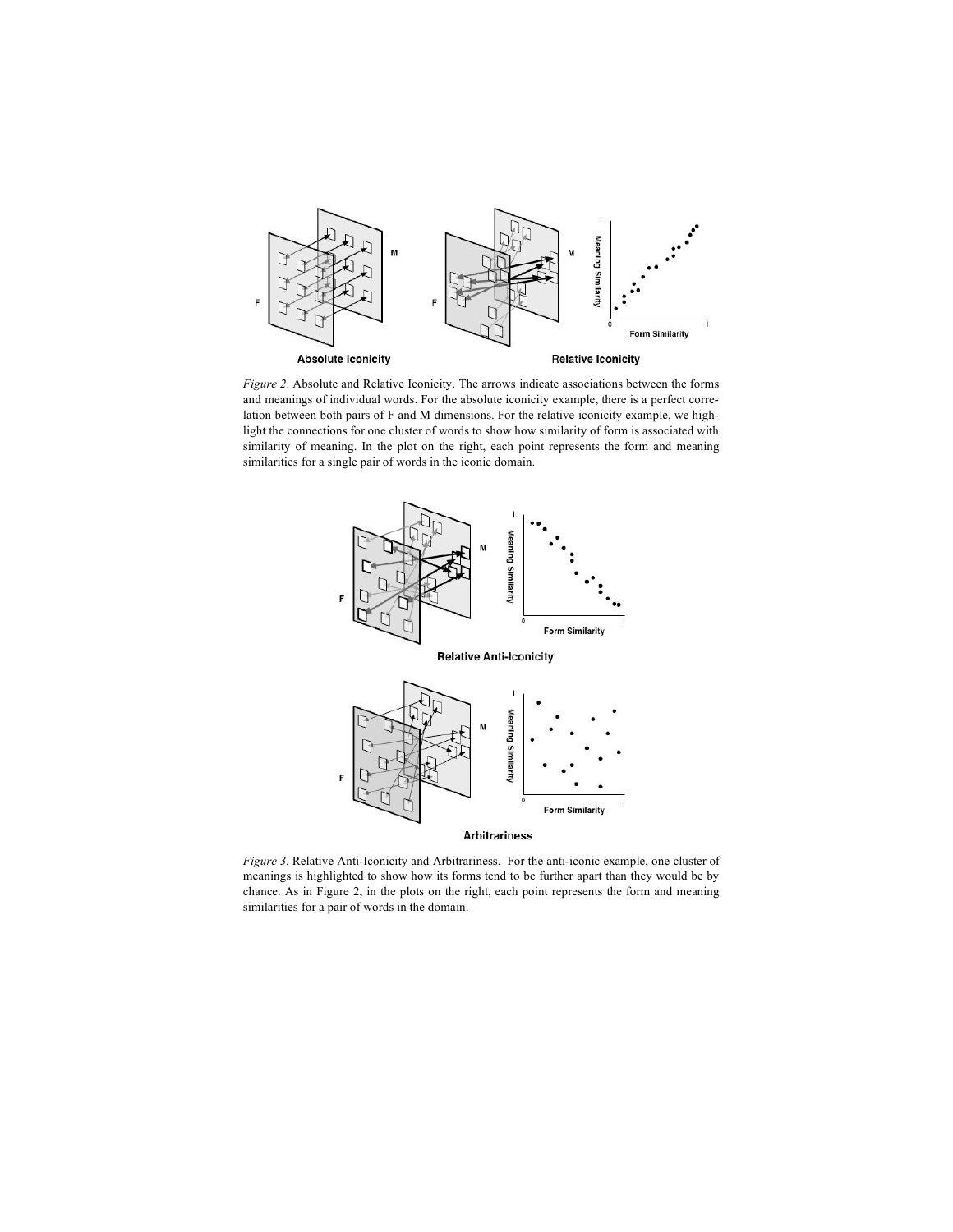Given these definitions of relative iconicity and anti-iconicity, there are three possibilities for what is actually true of a particular natural language (different languages could differ in this regard):

- 1. The lexicon of the language could be arbitrary. Any apparent relative iconicity within a group of words would be spurious; if we randomly selected enough groups, we would eventually find what appeared to be iconicity in at least one of them.
- 2. The lexicon of the language could be relatively iconic. Any apparent arbitrariness within a group of words would be spurious; if we randomly selected enough groups, we would eventually find what appeared to be arbitrariness in at least one of them.
- 3. The lexicon could be arbitrary in some semantic or phonological regions and relatively iconic in others. This would require some definition of a region that is not circular; it would not be enough to show that a language exhibits iconicity for one set of semantically related words and arbitrariness for another set because one or the other could have happened by chance. That is, there would have to be some independent way of defining the regions where we find iconicity and those where we find arbitrariness.

We believe that this third possibility is likely, at least for certain languages, and in the rest of this paper we attempt to show that relative iconicity characterizes expressives and arbitrariness or anti-iconicity characterizes concrete nouns. But first we ask why this would be the case.

## **4 Advantages and Disadvantages of Iconicity and Arbitrariness**

If we are right and the lexicons of natural languages exhibit both relative iconicity and arbitrariness, even anti-iconicity, why would this be? Are there areas within the lexicon that are more compatible with one or the other sort of relationship and, if so, is there a functional or cognitive explanation for this difference? In this section, we discuss several possible advantages and disadvantages of iconicity and arbitrariness for learning, production, and comprehension.

Iconicity would seem to have an advantage when it comes to the storage of forms in long-term memory and their retrieval during production. If the learner already knows one or more words in a domain that is known to be characterized by relative iconicity, then a new word in that domain should be easier to remember and to retrieve during production because of the similarity of its form to forms already learned. That is, if one knows that form  $f_1$  has meaning  $m_1$  and is then presented with a new form-meaning pair  $f_2-m_2$ , it should be easier to remember this pair knowing that the similarity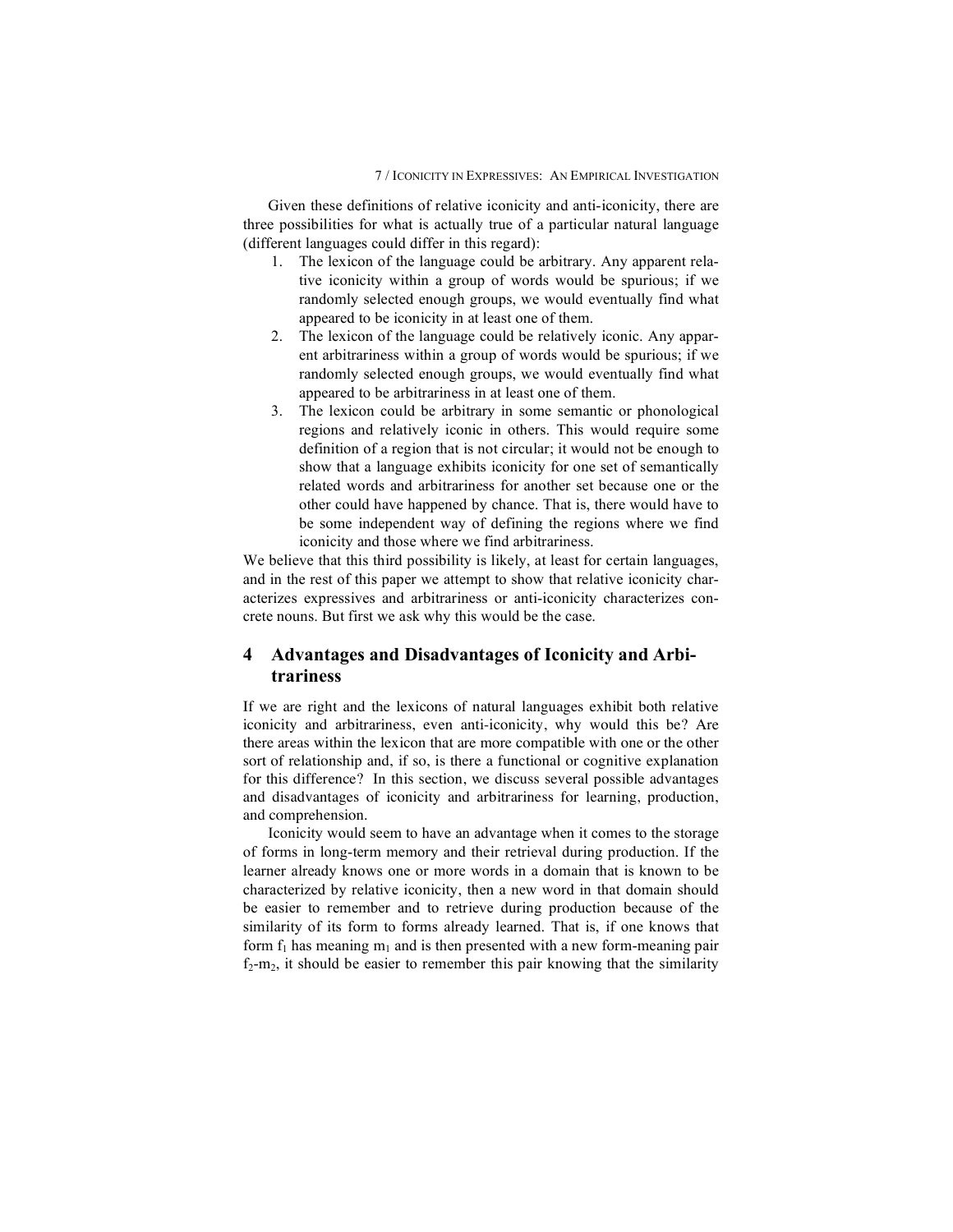between  $f_1$  and  $f_2$  is reflected in the similarity between  $m_1$  and  $m_2$ . It should also be easier to recall  $f_2$  given meaning  $m_2$  in production. For a possible advantage of arbitrariness in learning, see Gasser (2004).

For comprehension, we distinguish two different scenarios in which relative iconicity would be expected to have different consequences. Consider first a communicative situation in which the addresser (speaker or signer, S) has produced a word that the addressee (A) is unfamiliar with or has forgotten. If the word has phonetic properties that mark it as a potential member of the class of iconic words in the language, for example, if it features reduplication, then A may be able to narrow down the range of possible meanings for the unfamiliar form based on similar, familiar forms. For example, if A knows that *betabeta* means 'sticky' in Japanese, A may guess (correctly in this case) that the unfamiliar word *betobeto* has a similar meaning. In a context where the range of possible meanings for the unfamiliar word is constrained, this help may be all that is needed for A to figure out what S intended.

Now consider another type of communicative situation, one in which iconicity could interfere with comprehension. Say the context contains several potential referents all belonging to one relatively narrow semantic category, for example, gardening tools, fruits, articles of clothing, or internal organs. S refers to one member of the category with a noun that is familiar to A; for example, S says, "*Go out to the garage and get the hoe*." Now assume that because of noise of one kind or another, the target word form is misheard. If the domain were characterized by relative iconicity, then the misheard form could be understand as a word for another member of the semantic category, for example, in the sentence above, for a shovel or a rake. Since the difference between a hoe and a shovel presumably matters in such a context, relative iconicity has the potential to *interfere* with communication. Arbitrariness or anti-iconicity, on the other hand, might have an advantage in such a situation. If the misheard form is a word in the language and its meaning is very different from that of the intended word, as would be expected with anti-iconicity, then there is little possibility of confusion with one of the other potential referents. In the example above, if *hoe* is misheard as *toe* or *hole*, then A is likely to realize that an error has occurred somewhere since these words don't refer to objects that one would retrieve from a garage. Rather than attempt to go and look for a toe or a hole, A would be expected to ask S for clarification. Compare this with what might happen if the English word for 'shovel' were *foe*.

Thus we see that both iconicity and arbitrariness or anti-iconicity could have advantages in communicative situations. Are there areas within the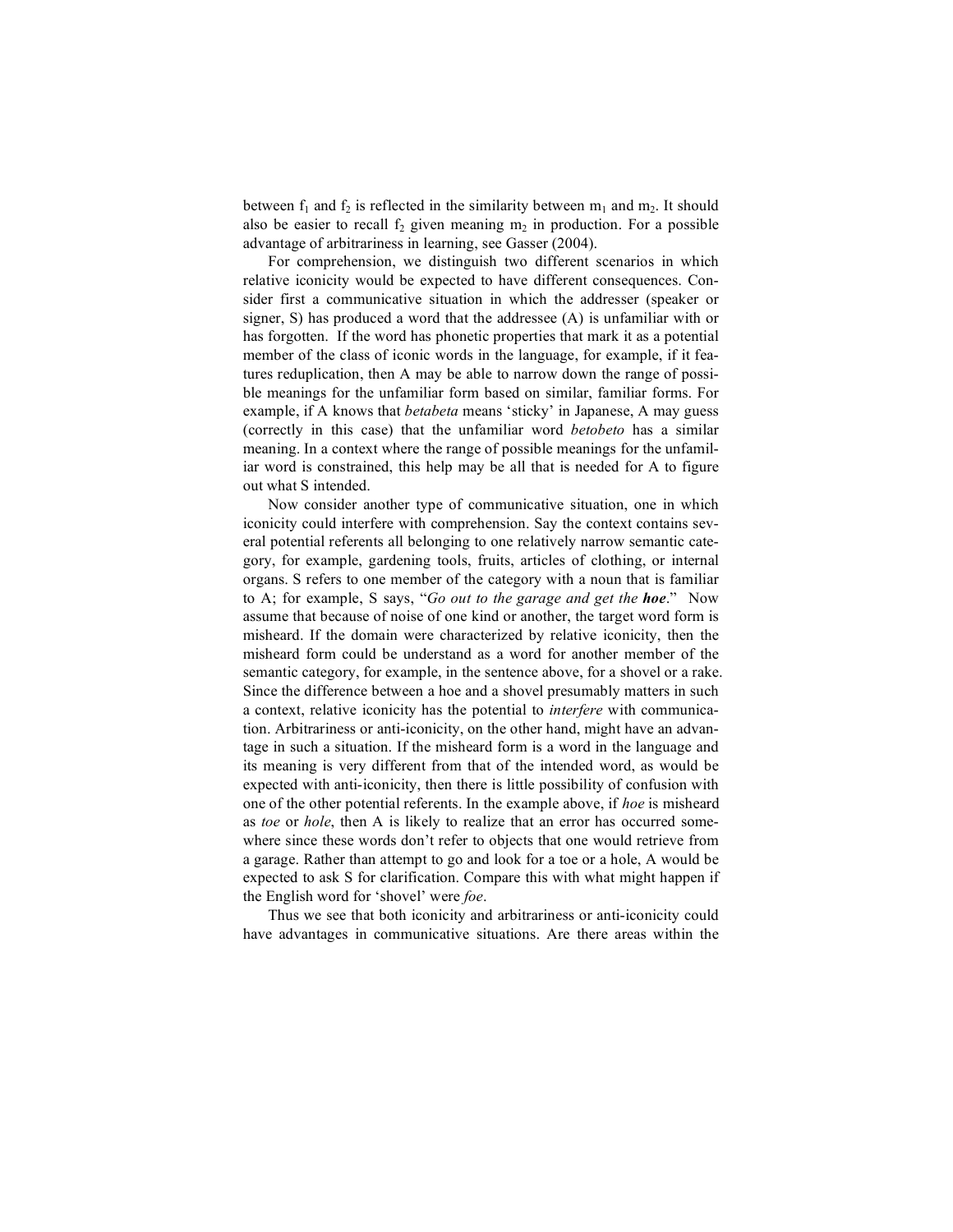lexicon where one of the other of these situations would be more likely to arise? We address this in the next section.

## **5 Where Should Iconicity and Arbitrariness Turn Up? Specific Predictions**

We have argued that arbitrariness or anti-iconicity should be advantageous when an instance of a word has a set of potential referents that resemble one another but need to be distinguished. Thus we should expect arbitrariness or anti-iconicity in semantic domains where there are relatively rigid boundaries between the categories and the distinctions are crucial for communication. We believe that such semantic domains are most common within the category of basic concrete nouns: nouns referring to artifacts, to food, to geographical features. 2

On the other hand, we should expect iconicity in semantic domains where the boundaries between the categories are not crucial for communication, where the disadvantage of possible confusion between similar meanings does not outweigh the advantage that iconicity should have for permitting the addressee to guess the meanings of unfamiliar words within the category. We believe that such semantic domains include those that are typical for expressives in languages that have them, domains such as manner of motion and bodily experience. For example, it may not be particularly important to keep distinct the meanings of groups of words such as *stumble/stagger/hobble* and *woozy/groggy/dizzy*. 3

Our predictions then are:

- 1. Arbitrariness or even anti-iconicity should characterize particular semantic domains within the category of familiar concrete nouns.
- 2. Relative iconicity should characterize particular semantic domains within the category of expressives in languages that have them.

To test these predictions, we require a means of measuring the relative iconicity for a set of words and a means of isolating a set of concrete nouns and a set of expressives within candidate semantic categories. In the next section, we describe how we address each of these requirements.

 <sup>2</sup> Although we don't discuss this notion further in this paper, labels also play <sup>a</sup> role in judgments of similarity (Sloutsky & Fisher, 2004), and anti-iconicity might cause the categories in such domains to be perceived as more distinct than they would otherwise.<br><sup>3</sup> We make no claims about whether these English words are iconic by our definition of rela-

tive iconicity. We use them here only to illustrate the sorts of meanings that are conveyed by expressives in languages such as Japanese and Tamil.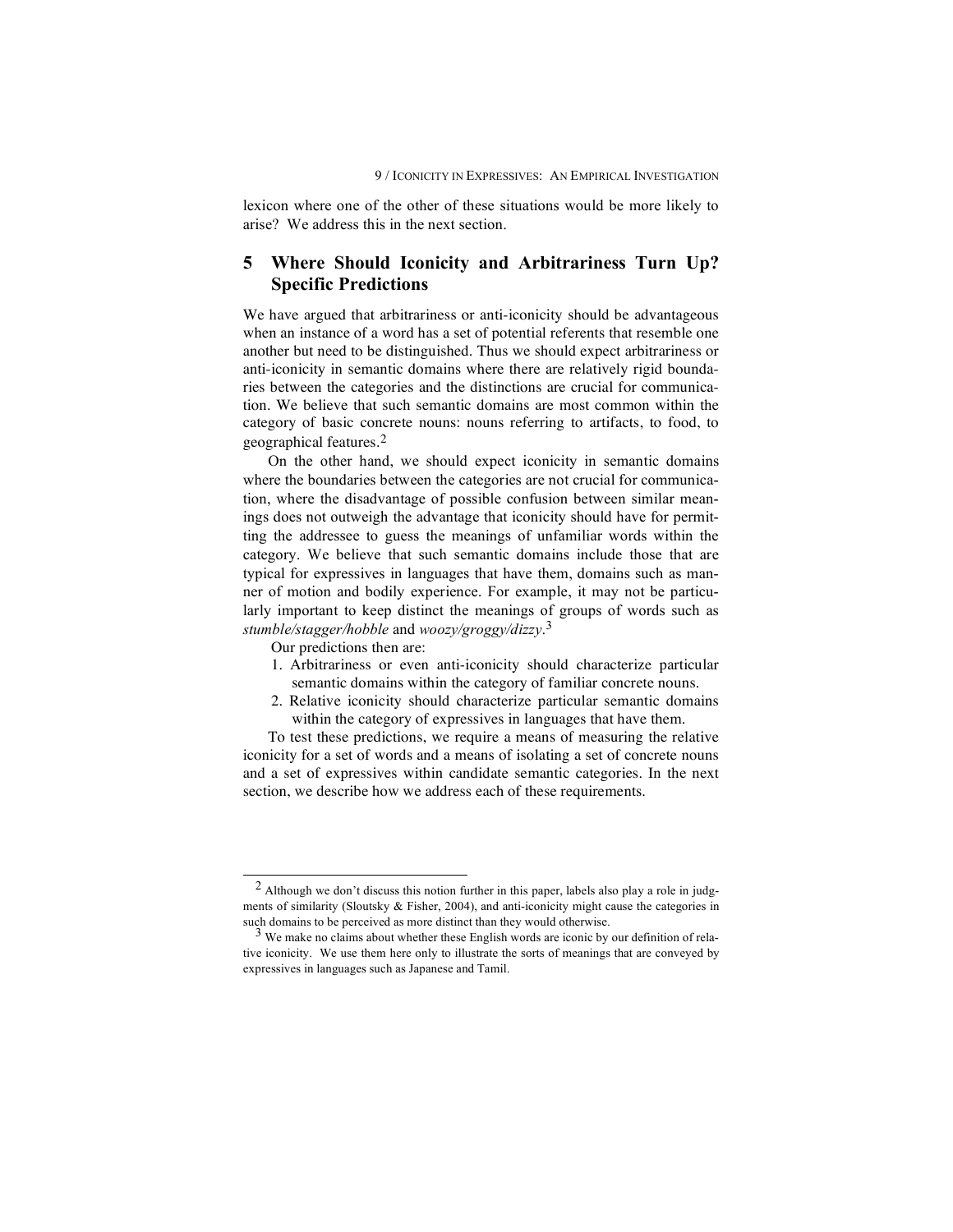## **6 Method**

#### **6.1 Iconicity Coefficient**

We would like to know the relative iconicity for a set of words, that is, the correlation between the form similarity and meaning similarity for pairs of words in the category. The measurement of meaning similarity is the more difficult problem, and for the purposes of this paper, we simplify the problem by treating words as either inside or outside of particular semantic categories. This is equivalent to treating meaning similarity as a binary dimension, with pairs of words within the category in question having maximum similarity, pairs of words with one member inside and one outside the category having minimum similarity, and pairs of words outside the category having an undefined similarity.

In order to measure the relative iconicity of a category of words, we isolate a set of words within the category and a comparable set of words outside the category. We then calculate the mean form similarity for pairs of word forms within the category, *sw*, and the mean form similarity between members of the category and words outside the category,  $s_b$ . Each of these quantities ranges from close to 0 (completely dissimilar) to 1 (identical). We define the **Iconicity Coefficient** (IC) to be  $s_w/s_b$ . If IC is significantly greater than 1.0 for a category, the category exhibits relative iconicity; if IC is significantly less than 1.0, the category is anti-iconic; and if IC  $\approx 1.0$ , the category is arbitrary. The maximum IC value depends on the mean form similarity between randomly selected pairs of words. Given the algorithm for form comparison that is outlined below, this quantity is around .05. That is, as the form similarity of words within the semantic categories approaches 1, the IC for these very iconic sets approaches 20. Also note that, since absolute iconicity implies relative iconicity, IC is going to be maximal for an absolutely iconic language.

#### **6.2 Form Comparison**

The calculation of IC requires determining the form similarity of pairs of words. To accomplish this, we use an algorithm that attempts to align moras in the two words, yielding a score based on the phonetic similarity of the phones in corresponding moras and the degree to which the order of moras in the words is maintained in the alignment.

Each phone is represented as a vector of conventional phonetic features and phone similarity is 1.0 minus the normalized Euclidian distance between the phone vectors. The similarity between moras is the normalized sum of the similarities between corresponding phones in the moras. The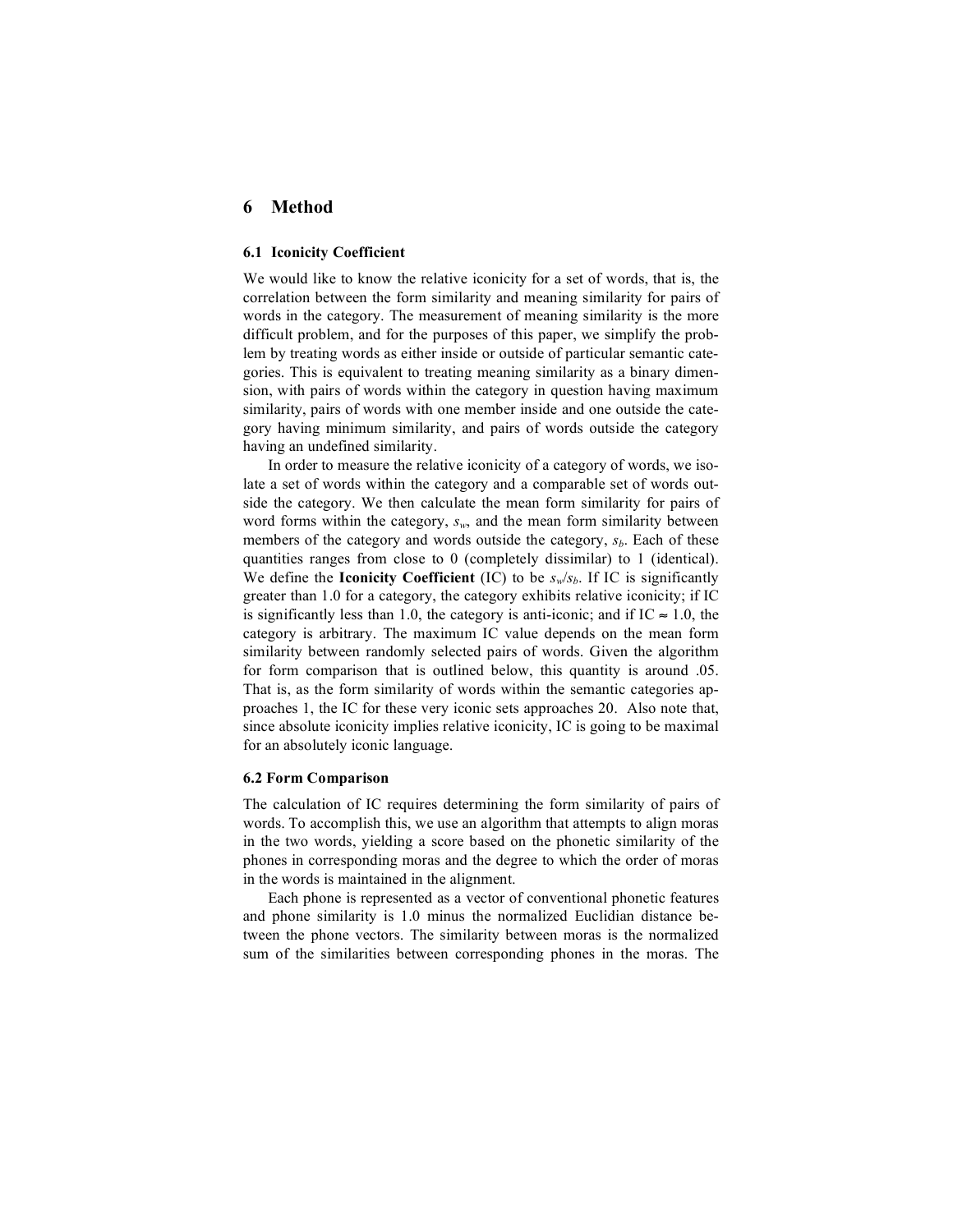relative weight of vowels versus consonants within moras is controlled by a parameter that we currently set by hand at 0.7. This parameter should probably depend on the language. The mora alignment algorithm tries all possible alignments of moras in the two words, counting only the one with the highest score. The score for an alignment is the mean similarity of the aligned moras divided by the number of mora pairs in the alignment that appear in different orders in the two words. A mora in one word with no corresponding mora in the other word receives a similarity of 0.0. Table 2 shows some example form similarities for pairs of Japanese words and phone sequences (values range from 0.0 to 1.0).

*Table 2*: Examples of Japanese form similarity

| betabeta / betobeto | .762 | betabeta / beta  | .125 |
|---------------------|------|------------------|------|
| betabeta / petapeta | .672 | betabeta / doron | .050 |
| betabeta / gitogito | .404 | betabeta / pin   | .016 |
| betabeta / bettari  | .222 |                  |      |

#### **6.3 Selection of Words**

For the expressives, we randomly selected 300 words from a dictionary of expressives for Tamil (Sataasivam, 1966) and an expressive thesaurus for Japanese (Chang, 1990). For the nouns, we relied on Japanese (Ogura  $\&$ Watamaki, 1998) and Tamil (Sethuraman, ms.) versions of the MacArthur-Bates Communicative Development Inventory (Fenson et al., 1993; hereafter "CDI"), which lists the words most commonly known by infants and toddlers. We collected all of the words in the concrete noun categories, totaling about 350 items for each language.

For a baseline measure with which to compare results for particular categories, we calculated mean form similarity within the nouns and expressives and between the two categories for both languages (Table 3). Not surprisingly, in both languages, nouns and expressives are more similar to each other than to words in the other category. The results also show that Tamil forms are on average less similar to one another than Japanese forms are, probably due to the larger phonemic inventory for Tamil.

*Table 3*: Baseline form similarities

|          | Within nouns | Within expressives | Between nouns   |
|----------|--------------|--------------------|-----------------|
|          |              |                    | and expressives |
| Japanese | .0621        | .0920              | .0556           |
| Tamil    | .0427        | 0372               | .0280           |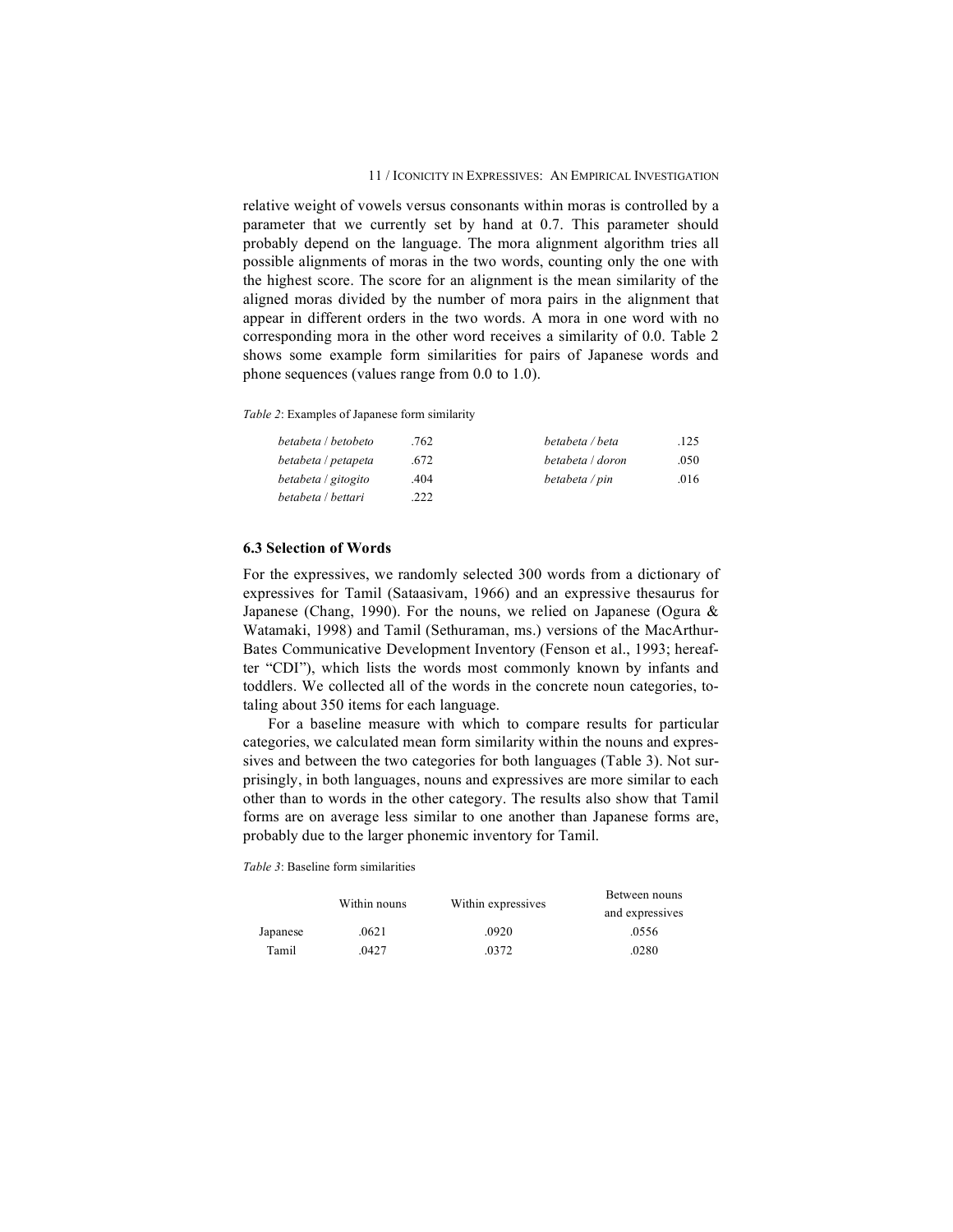## **7 Study 1: Iconicity and Anti-Iconicity in Broad Semantic Categories**

We started by isolating relatively broad semantic categories. A thesaurus is organized in terms of a hierarchical ontology of categories, so, to the extent that we trust this ontology to accurately reflect how people group concepts, we can generalize results based on a thesaurus. For this study, we selected a subset of the most general categories from the Japanese expressive thesaurus (Chang, 1990). These included, for example, EMOTION and MOTION. For the Tamil expressives, we selected roughly comparable categories from the list of expressives in the Tamil expressive dictionary (Sataasivam, 1966). For the nouns, we selected several of the high-level categories that group the words in the CDI, for example, ARTICLES OF CLOTHING and FOOD ITEMS.

Our results show that the Iconicity Coefficient was not significantly different from 1.0 for any of the categories. That is, within broad categories grouping expressives and concrete nouns, we found no tendency towards iconicity or anti-iconicity. Note, however, that our hypotheses for the advantages of iconicity for expressives and anti-iconicity for concrete nouns both depend on the degree of semantic similarity within the categories we are examining. Perhaps the variation within broad categories such as EMOTION and FOOD ITEMS is too great for these advantages to be reflected. Given an unfamiliar expressive, there is presumably little advantage for the hearer to guess that it refers to some emotion on the basis of its similarity to other emotion words. The possibility of guessing that it refers to more specific emotions, such as anger or sadness, on the basis of its similarity to words in those categories, would be more useful. Similarly, there is little advantage for a misheard word for a food item to be less similar to *any* other food word than it is to other nouns. A form for a fruit that could not easily be confused with the names for other fruits, for example, would be more useful.

In the next study, we therefore examined narrower semantic categories.

## **8 Study 2: Iconicity and Anti-Iconicity in Narrow Semantic Categories**

In this study we examined the iconicity and anti-iconicity exhibited by the collected expressives and concrete nouns in meaning categories that are roughly at a level of specificity corresponding to the narrowest categories in a thesaurus, for example, words that describe pain of one sort or another. To collect such categories within the expressives, we selected 19 of the narrowest categories from the Japanese expressive thesaurus (Chang, 1990) that contained at least 8 words and 11 roughly-corresponding categories from the Tamil expressive list, using all common words in each category,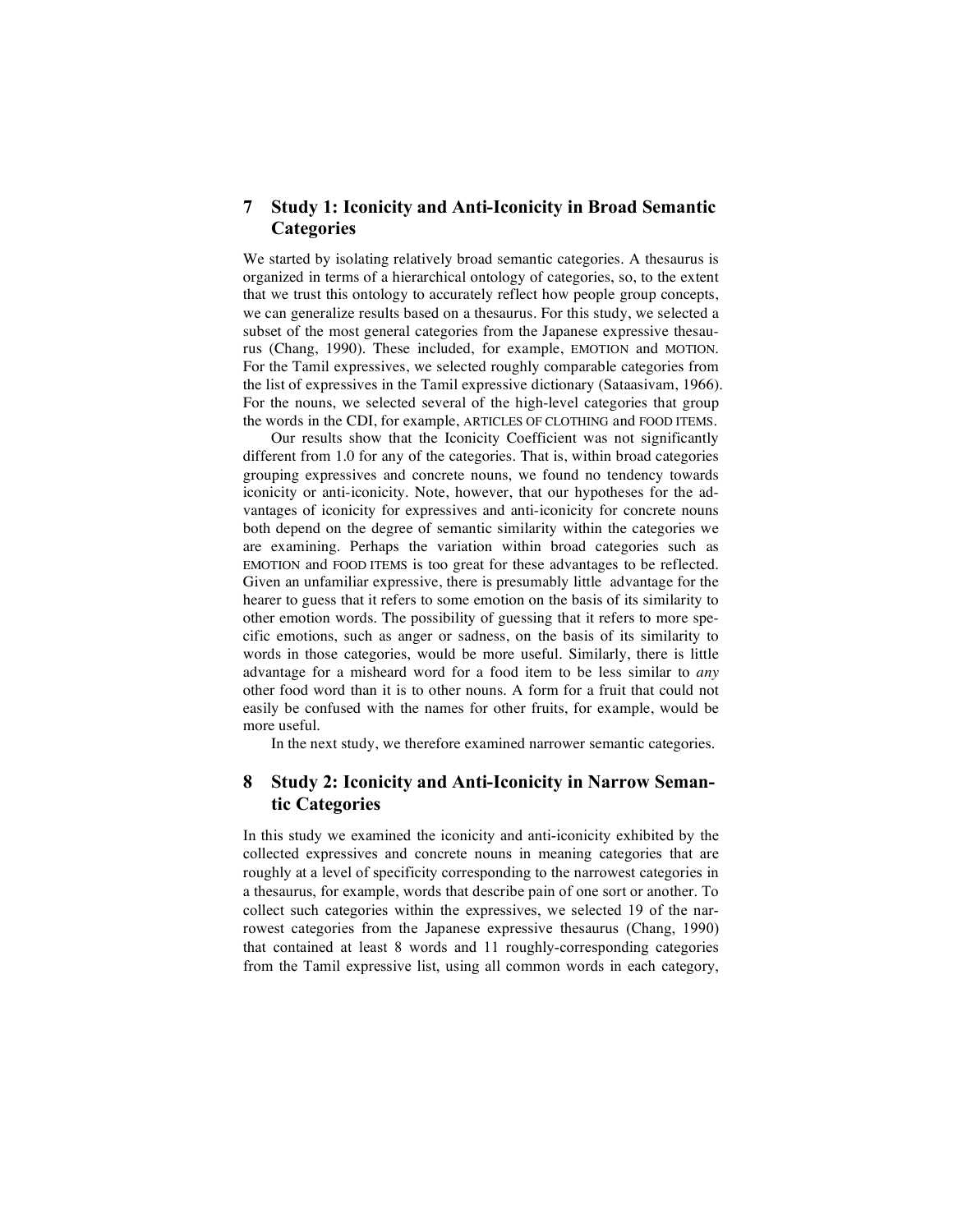#### 13 / ICONICITY IN EXPRESSIVES: AN EMPIRICAL INVESTIGATION

rather than only those from our original list of 300 expressives. For Japanese these categories included ATTIRE, SLEEP, PAIN, EATING, COMPLAINT, BURNING, SPLASHING, and STICKINESS; for Tamil they included ANGER, QUICKNESS, BABBLING, LAUGHTER, EATING, SOFTNESS, and SUDDENNESS. For the nouns, we informally selected categories roughly comparable in specificity. We avoided categories in which many of the words were recent borrowings or were morphologically complex because we felt these properties could affect the relative iconicity of the words (we return to these effects in the Conclusion section). Again, we made an attempt to include all "basic" members of these categories; there were between 8 and 13 of these in each case. The categories for both languages were FARM ANIMALS, INTERNAL ORGANS, NATIVE MUSICAL INSTRUMENTS, BODILY EXCRETIONS, SPICES, and WEATHER PHENOMENA.

To calculate the mean form similarity between words inside and outside a given category, *sb*, we used all of the collected expressives and nouns in each case. For these two languages we take these two categories to be representative of the range of forms possible for mono-morphemic words (verbs in both languages are always inflected). For each category, we wanted to know whether its Iconicity Coefficient (IC) was significantly greater or less than 1.0, whether the within-category form similarity differed from the similarity of those words to the range of all words included in the sample. We used a Monte Carlo simulation to assess the significance in each case. This technique works by randomly picking words to place in hypothetical meaning categories within the larger lexical categories (nouns or expressives) and then using the distribution of the ICs of these categories to determine how likely the ICs we actually obtained would have occurred by chance.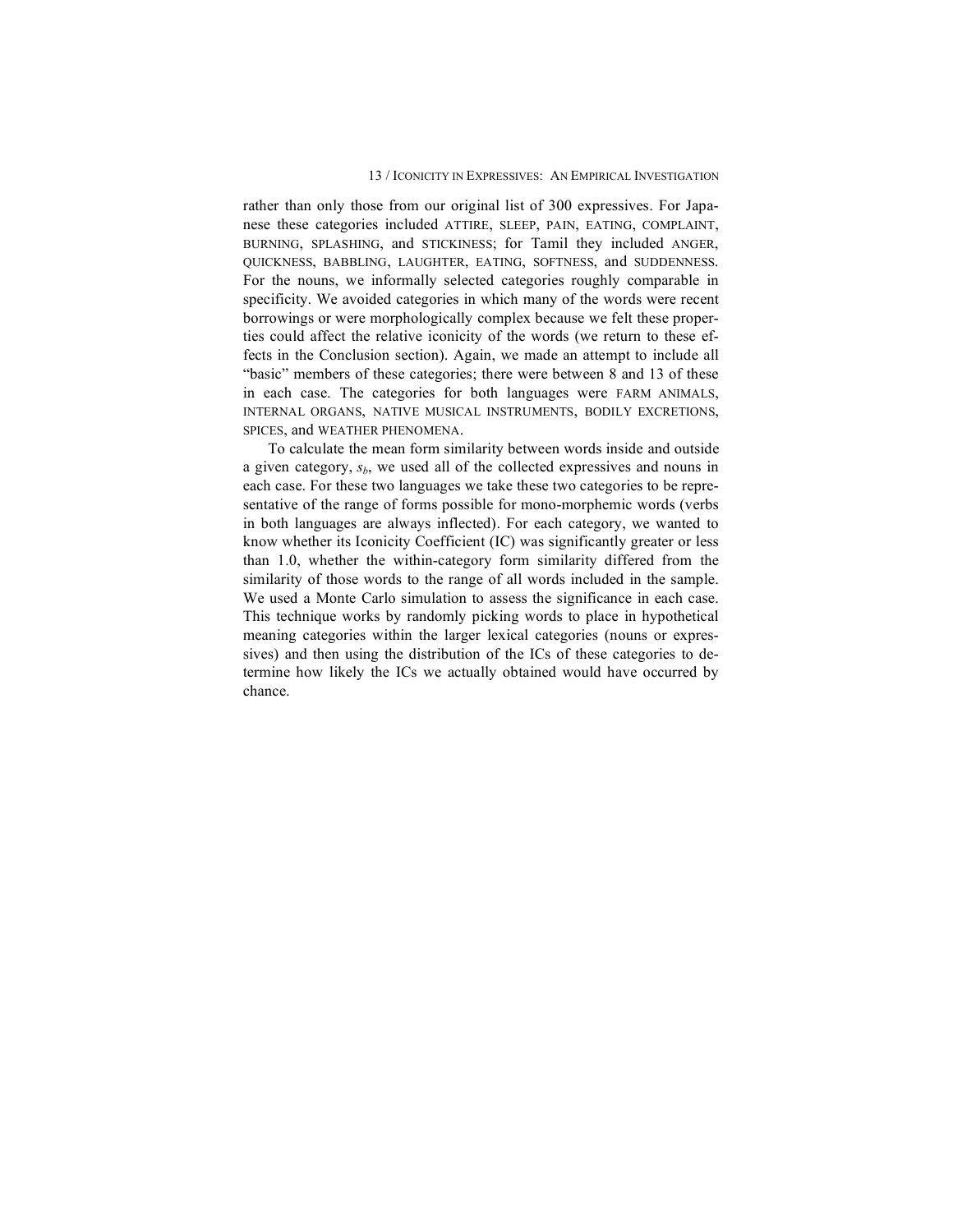

## **Japanese Expressives**

*Figure 4.* Iconicity Coefficients for Japanese and Tamil Expressives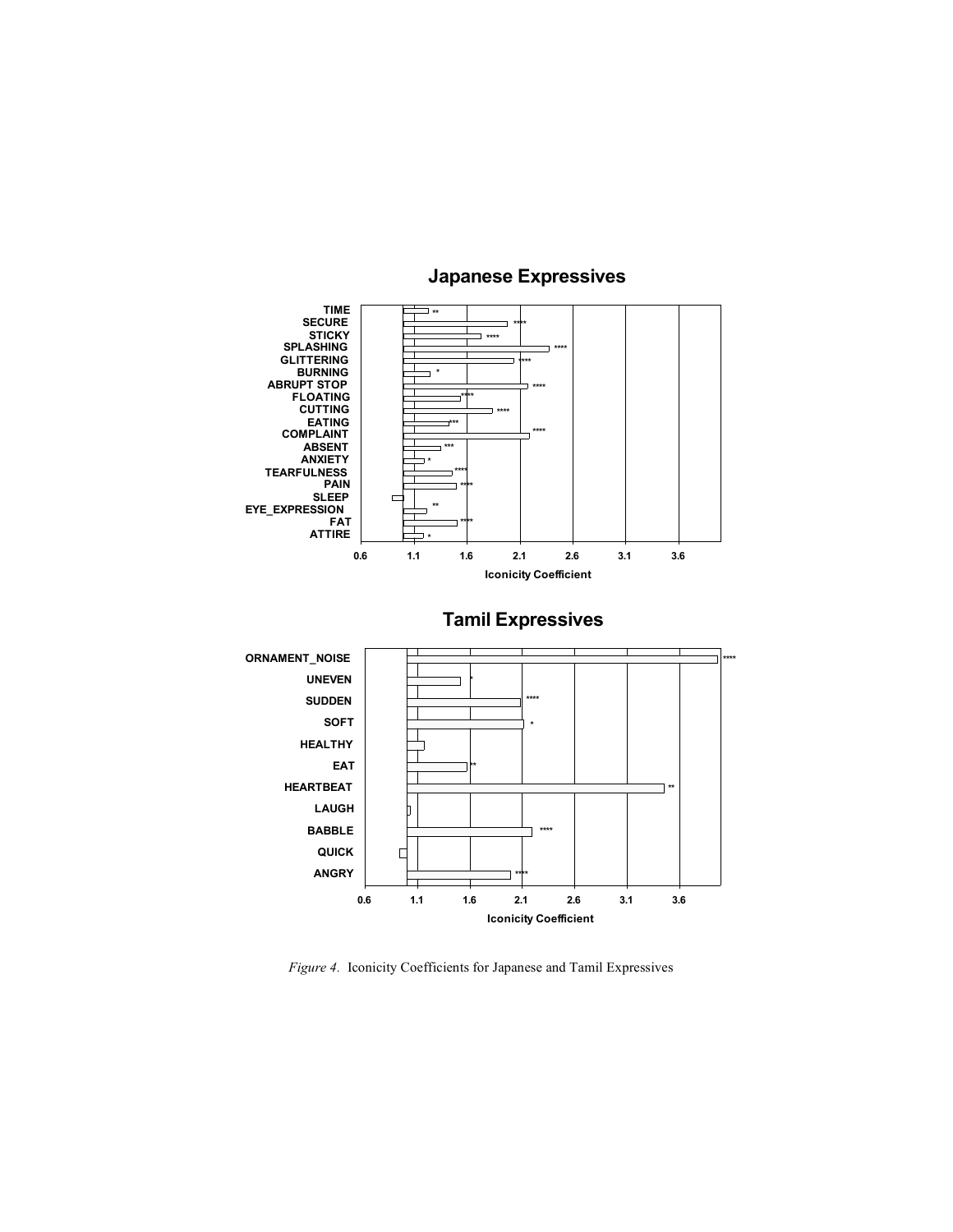15 / ICONICITY IN EXPRESSIVES: AN EMPIRICAL INVESTIGATION



## **Japanese Nouns**

*Figure 5.* Iconicity Coefficients for Japanese and Tamil Nouns and Expressives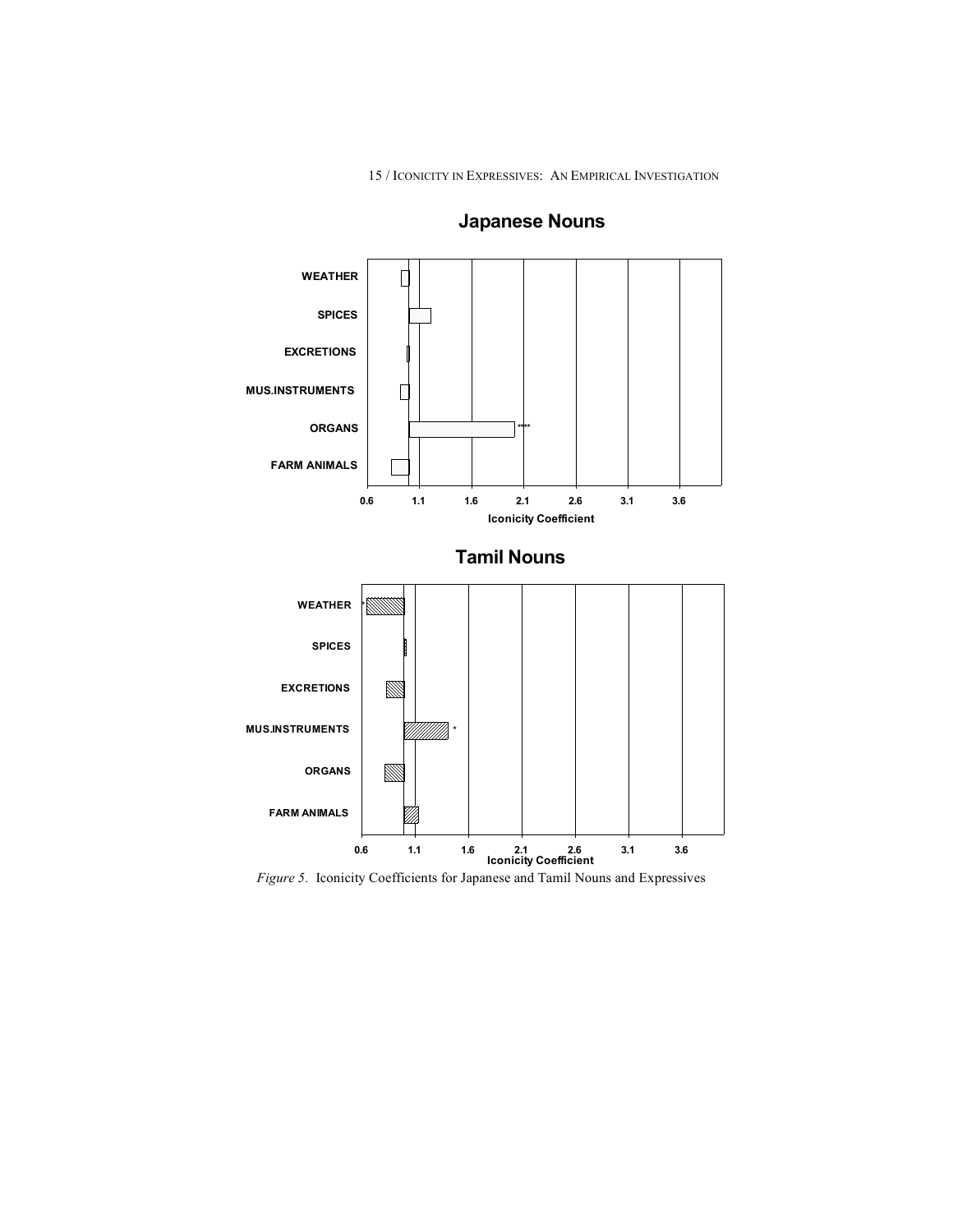The results for expressives and nouns in each language are shown in Figures 4 and 5. In each figure, the x-axis indicates the IC for each of the categories of words represented by the horizontal bars. Recall that arbitrariness corresponds to an IC not significantly different from 1.0, relative iconicity to an IC significantly greater than 1.0, and anti-iconicity to an IC significantly less than 1.0. In the figures, categories with ICs significantly greater or less than 1.0 are indicated with asterisks next to the bars. 4

For the expressives, we see that 8 of the 11 Tamil categories and 18 of the 19 Japanese categories are iconic. For the nouns, although half of the categories have ICs of less than one, only 1 of the 6 Tamil categories is significantly anti-iconic and none of the Japanese categories is. On the other hand, one Tamil and one Japanese category are significantly iconic. Thus for the expressives we have clear evidence, albeit from a relatively small sampling of categories, that words within narrow semantic categories exhibit relative iconicity and for concrete nouns we have some evidence, albeit from an even smaller and less rigorously selected sample, that words within narrow semantic categories tend not to exhibit relative iconicity.

There are two rather striking exceptions to this latter conclusion among the sample, one for Tamil and one for Japanese. For Japanese, the relatively high form similarity within the category of internal organ nouns is clearly related to the presence of the syllable *zoo* at the end of three of the words. All three of these are early borrowings from Chinese (as is about one-third of the Japanese lexicon), so this syllable probably behaves like a morpheme for Japanese speakers (although the syllable that remains if *zoo* is deleted probably does not). Thus, this set of words may not have satisfied our criterion of mono-morphemicity. On the other hand, we have no explanation for the high form similarity within the category of Tamil musical instrument words.

## **9 Discussion and Conclusion**

The main contribution of our study is the demonstration that it is possible to quantify and measure relative iconicity, given agreed-on measures of phonetic and semantic similarity. Our more specific conclusions must be seen as somewhat tentative because of the small sample of words from each lexical category and questions about how we performed meaning comparison. These conclusions include the following:

<sup>&</sup>lt;sup>4</sup> Asterisks indicate significance at the .05  $(*)$ , .01  $(**)$ , .001  $(***)$  and .0001  $(***)$  levels. If a Bonferroni correction is made, the significance cutoff rises: bars marked with a single asterisk will no longer be significant.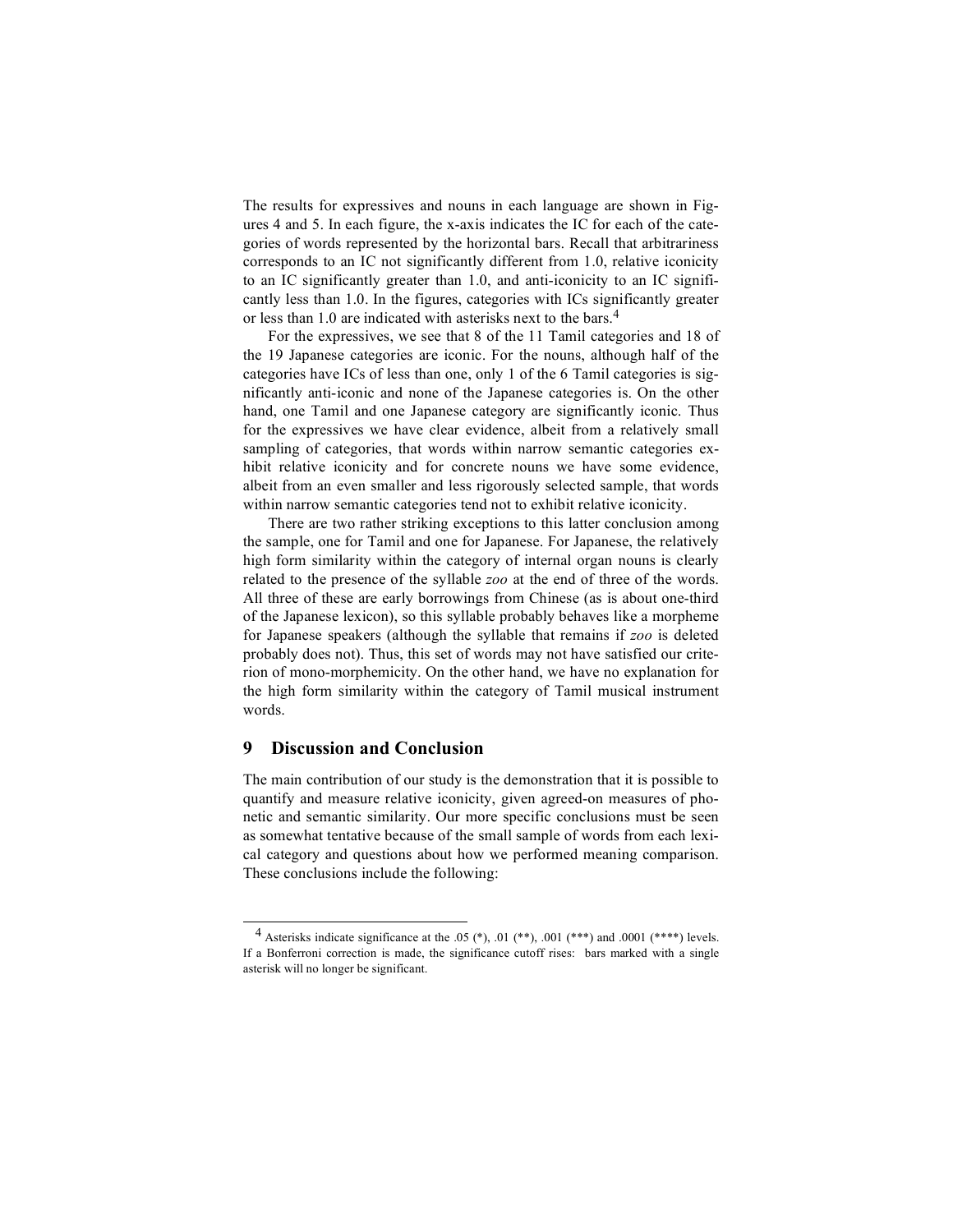- 1. Expressives in Japanese and Tamil exhibit more relative iconicity than concrete nouns.
- 2. As the size of an expressive semantic category gets smaller, the likelihood of relative iconicity increases. If this effect proves to hold for other languages, the communicative advantages that we propose for iconicity may only apply for very narrow categories.
- 3. In very narrow semantic categories within concrete nouns, antiiconicity is also possible. If this result generalizes to other languages, the communicative advantages that we propose for arbitrariness or anti-iconicity may only apply for narrow categories.

In future work we will need to address both form and meaning comparison. Our form comparison algorithm may be missing aspects of perceived similarity because it fails to take into account reduplication and we also have only guessed at the appropriate settings for the small number of parameters that govern the similarity measure, for example, at the relative weight to assign to the onset and the nucleus within a mora and at the relative weight to assign to phonetic-feature differences within segments. What is needed is experimental validation of the measure we are using.

Meaning comparison is clearly much more problematic. In order to select semantic categories and to select the words in the categories, we relied on dictionaries and thesauri, but these sources rely in turn on the intuitions of their authors. We are currently exploring ways of using subject similarity ratings as an alternative.

We also will have to address several larger theoretical issues. One of these concerns the whole notion of "meaning similarity". On any account, meaning is multi-dimensional and a person's judgment of the similarity between two words may be based on different dimensions or combinations of dimensions, for example, whether one compares animals by their overall SHAPE or their TAMENESS. Crucially, which dimensions come into play may depend on the communicative context. Our preliminary investigations suggest that certain dimensions may favor iconicity whereas others favor arbitrariness/anti-iconicity. For nouns, a dimension such as POLITENESS or REGISTER may be more constraining for words that are maximally *dissimilar* on that dimension but similar on all others (for example, *feces* and *poop*): such words should be dissimilar in form. In future work, we will need to examine how meaning similarity depends on context and whether certain specific communicative contexts are more likely to lead to the effects we predict for expressives and concrete nouns.

Lastly, one question we have barely touched upon is how composition interacts with arbitrariness/anti-iconicity, e.g., in sets such as *blackberry, strawberry, blueberry*. Here we find form similarity (a common morpheme) for semantically related words, a relationship that runs counter to what we would predict for concrete nouns (and leads to our anomalous finding for